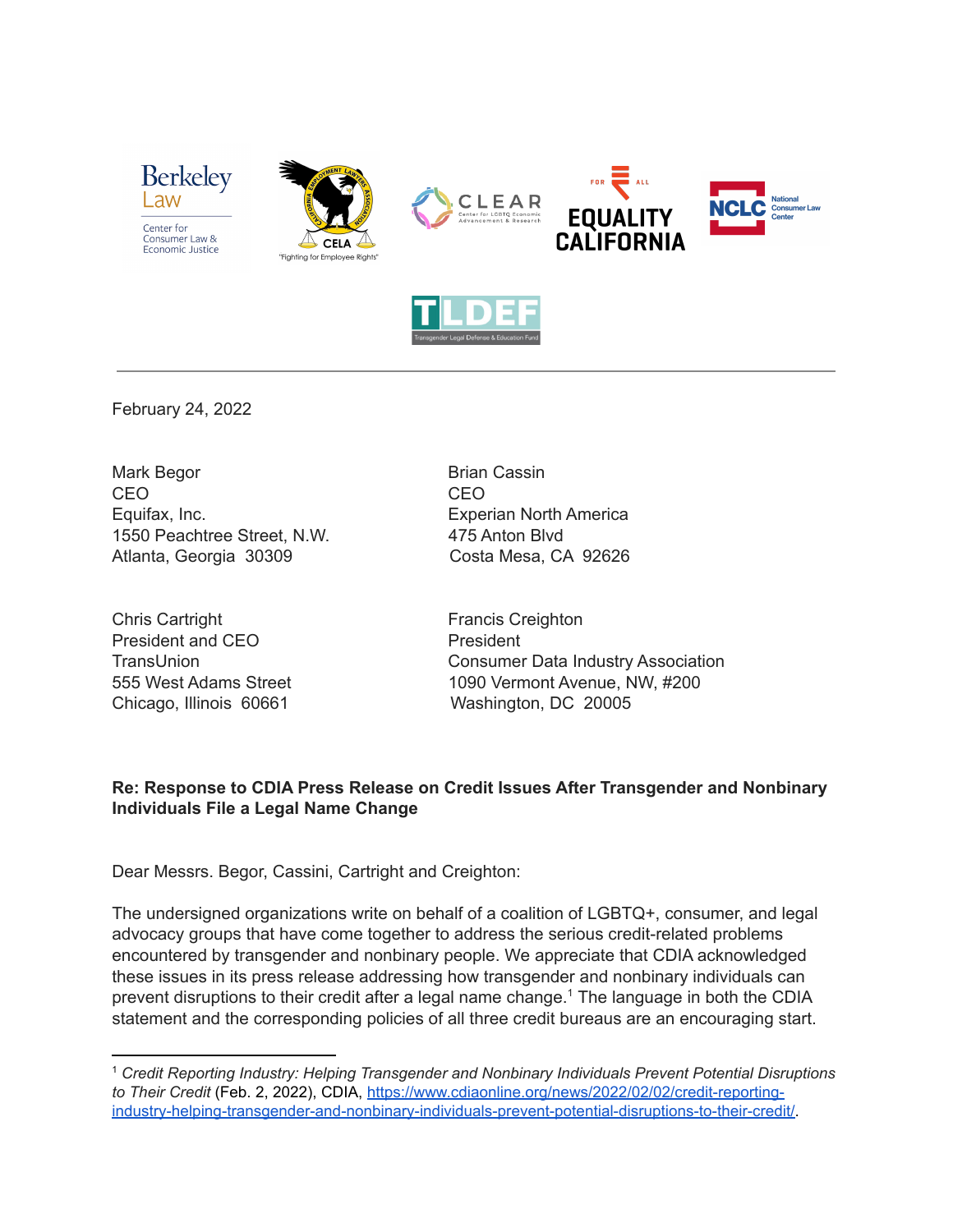That said, there is still more work to do and we are hopeful that we can continue working together to address the many pressing credit reporting needs that still remain for transgender and nonbinary consumers.

As CDIA is undoubtedly aware, the vast majority of credit reporting complaints filed by transgender and nonbinary people with the Consumer Financial Protection Bureau reference repeated unsuccessful attempts to get Experian, Equifax and TransUnion to correct their records.

Transgender and nonbinary consumers face myriad credit reporting problems after they change their names — with serious consequences for their financial and personal lives. Many consumers report that their credit report fragments into two or more unconnected files upon their name change. Others report that their name change and any credit actions that follow are never reflected in their report at all. Some consumers then find that their credit scores drop by hundreds of points, precluding them from accessing banking services, mortgages, auto financing, employment, and rental housing.

Moreover, even when some of these problems get fixed, they do not stay that way. Transgender and nonbinary consumers have reported that even when they were able to contact and persuade a customer service representative at one of the Big Three credit bureaus to manually fix their report, a new upload of data would revert their credit histories back to fragmented or incomplete files. Still others reported serious fallout after their credit histories reflected their "deadname" or former name, thereby outing them as transgender to potential employers, rental agents, car dealerships, or financial institutions.

The press release provides some direction to consumers about how to go about alerting the Big Three credit bureaus of their legal name change; however, each of the policies enacted by the agencies is different and will likely yield very different results. For instance, of the three bureaus, only Experian promises to remove a consumer's deadname from the report.<sup>2</sup> The policies still require consumers to undergo an onerous process of submitting their name change documentation to each credit bureau and each of their former creditors to ensure their reports accurately reflect their credit history in their legal name.

Moving slowly to enact a real fix causes profound harm to a significant number of people. Mistakes in credit reports are replicated endlessly and have resulted in cascading problems in other areas that are based on identification.

To meaningfully address these problems the credit reporting industry should take the following steps:

● Utilize consumers' full 9-digit Social Security numbers in matching algorithms to ensure credit information is associated with the correct credit file.

<sup>2</sup> Wil Lewis, *Experian Supports Transgender and Non-binary Consumers with Name Change Process on Credit Reports* (Jan. 31, 2022), Experian, [https://www.experian.com/blogs/news/2022/01/31/experian](https://www.experian.com/blogs/news/2022/01/31/experian-supports-transgender-and-non-binary-consumers/)[supports-transgender-and-non-binary-consumers/.](https://www.experian.com/blogs/news/2022/01/31/experian-supports-transgender-and-non-binary-consumers/)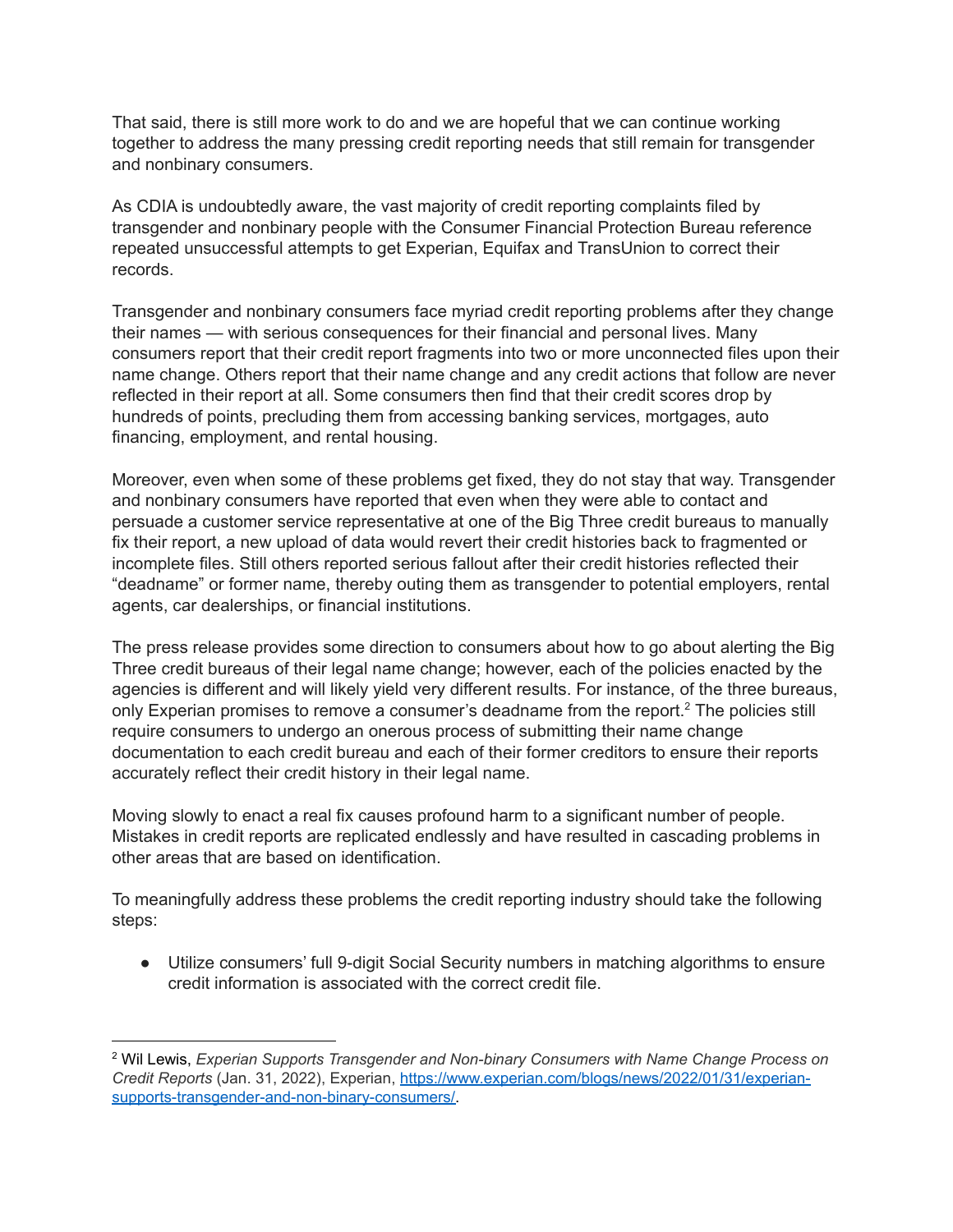- Facilitate name changes by having clear procedures to update a consumer's name on their credit report when presented with a legal name change order, and ensure that staff are sufficiently trained in those procedures and are able to provide culturally competent service to transgender and nonbinary consumers.
- Reduce the burden on transgender and nonbinary consumers to submit name-change documentation to each credit reporting agency by instituting a "one-stop" system that allows a consumer to submit a single request to have the legal name on their report updated, and ensures the request is communicated to all consumer reporting agencies.
- Prevent the occurrence and recurrence of fragmented credit files by creating procedures to detect when a consumer changes their legal name with a creditor, to associate the new name with their credit file, and to consolidate a consumer's credit information in their current and previous names in a single credit file — as the industry presently does when cisgender women and other consumers change their last names.
- Prevent the disclosure of transgender and nonbinary consumers' deadnames to landlords, employers, and underwriters by disclosing only a consumer's current legal name in reports provided to credit report users.

The coalition would welcome the opportunity to have another conversation in the near future with CDIA and senior executives in the Big Three credit bureaus to discuss these proposals and identify additional steps.

We appreciate the responsiveness of the bureaus and CDIA on this issue, and look forward to working together toward a day when transgender and nonbinary consumers can view credit reporting as a support, rather than an obstacle.

For additional information about this letter, please contact:

- Spencer Watson, Executive Director, CLEAR (spencer@lgbtq-economics.org)
- Valerie Ploumpis, National Policy Director, EQCA (valerie@eqca.org)
- Chi Chi Wu, Staff Attorney, NCLC (cwu@nclc.org)

Sincerely,

A Better Balance Ace and Aro Alliance of Central Ohio Affirmations Community Center AIDS Alabama All Under One Roof LGBT Advocates of Southeastern Idaho American Civil Liberties Union Americans for Financial Reform Education Fund Athlete Ally The Atlanta Pride Committee, Inc Bayard Rustin Center for Social Justice Bergen County LGBTQ+ Alliance Bet Tzedek Legal Services BiNet USA Bradbury-Sullivan LGBT Community Center Brooklyn Community Pride Center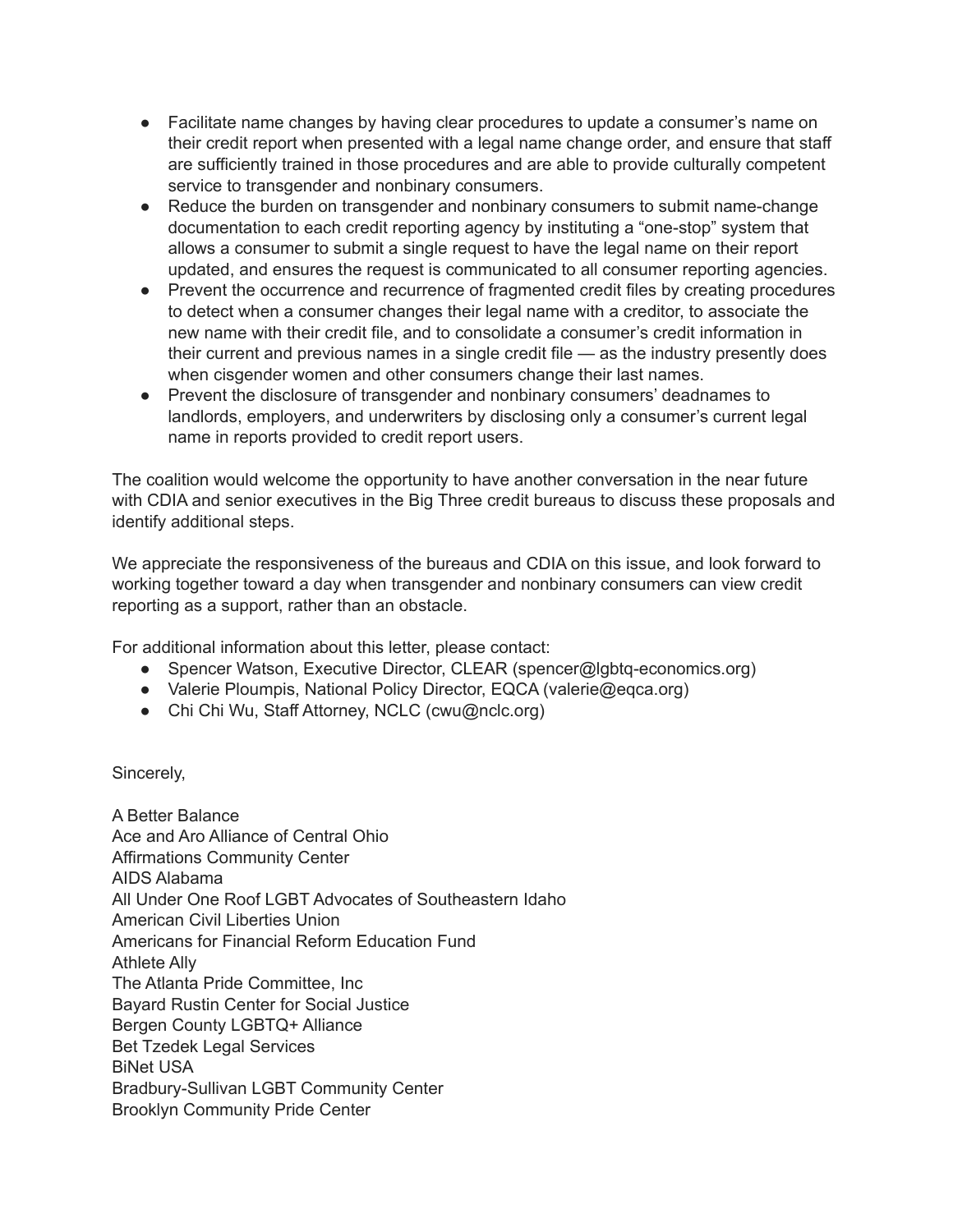California Employment Lawyers Association (CELA) California Reinvestment Coalition Campus Pride Center for LGBTQ Economic Advancement & Research (CLEAR) Center for Responsible Lending CenterLink: The Community of LGBT Centers Colors+ Youth Center Community Legal Services in East Palo Alto Compass LGBTQ Community Center Connecticut Gay & Lesbian Chamber Consumer Action Consumer Reports Consumer Federation of America Daylight Eastern PA Trans Equity Project Empire Justice Center Equality California Equality Federation Equality Nevada Equality Ohio Equality Texas Equal Rights Advocates Equitas Health Family Equality FORGE, Inc. Four Corners Rainbow Youth Center FreeState Justice, Maryland's LGBTQ Advocates GLAAD GLBTQ Legal Advocates & Defenders (GLAD) GLMA: Health Professional Advancing LGBTQ Equality GLSEN Golden Gate Business Association Greater Dayton LGBT Center Greater Houston LGBT Chamber of Commerce Henderson Equality Center Hetrick-Martin Institute Hispanic Federation Housing and Economic Rights Advocates Hudson Pride Center Hugh Lane Wellness Foundation Human Rights Campaign Independence Business Alliance interACT: Advocates for Intersex Youth Lambda Legal Lancaster LGBTQ+ Coalition Legal Aid at Work Legal Aid Service of Broward County, Inc. LGBT Center of SE Wisconsin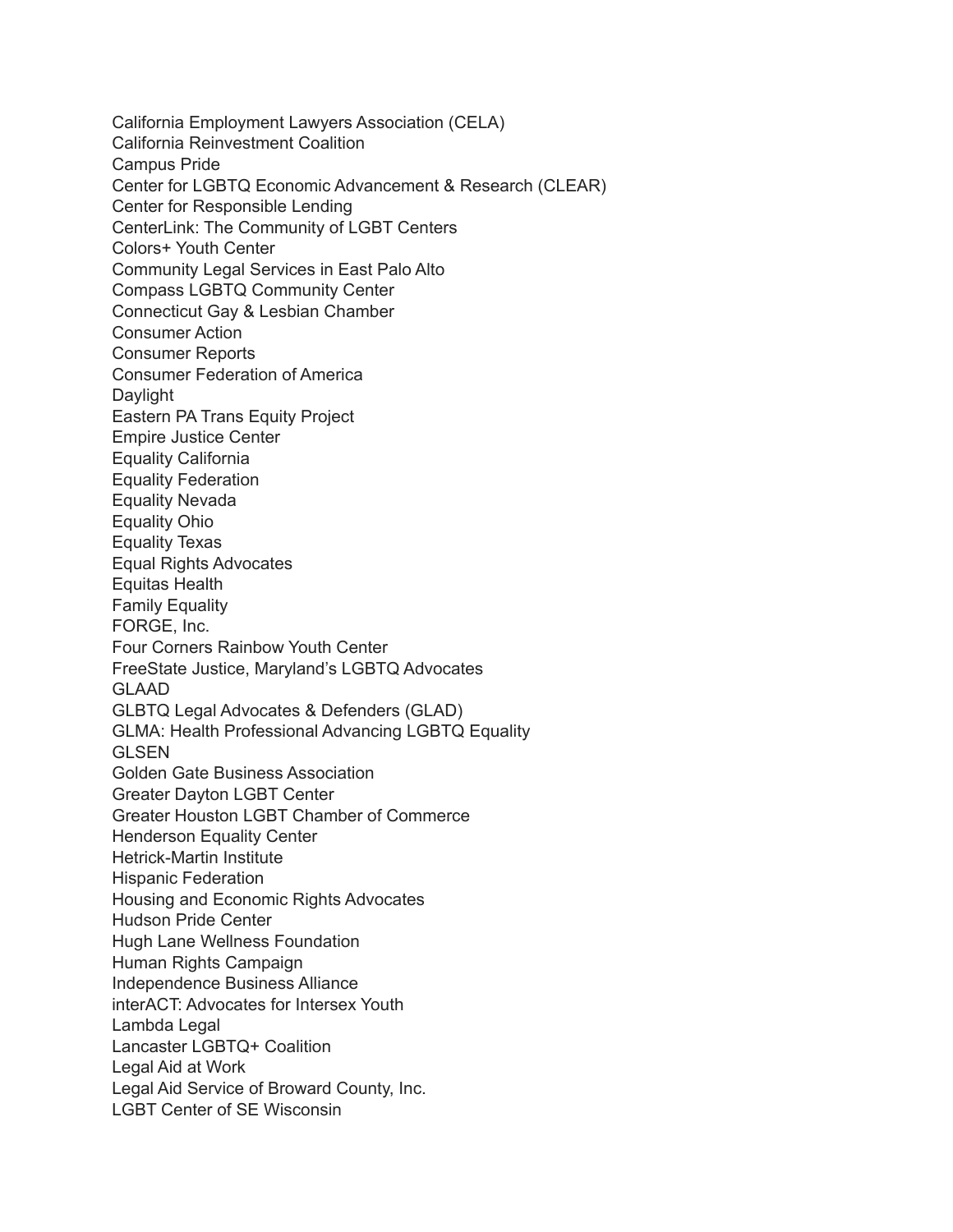LGBT Community Center Of Greater Cleveland LGBTQ Center of Bay County Inc. LGBTQ Community Center of Southern Nevada The LOFT LGBTQ+ Community Center Los Angeles LGBTQ Chamber of Commerce Louisville Pride Foundation Mazzoni Center Miami Dade Gay and Lesbian Chamber of Commerce Mid-America LGBT Chamber of Commerce Minority Veterans of America Modern Military Association Montrose Center Movement Advancement Project (MAP) Naper Pride National Association of Consumer Advocates National Association of Social Workers National Black Justice Coalition National Center for Lesbian Rights National Center for Transgender Equality National Community Reinvestment Coalition (NCRC) National Consumer Law Center (on behalf of its low-income clients) National Consumers League National LGBT Chamber of Commerce (NGLCC) National LGBTQ Task Force National Women's Law Center New Mexico Out Business Alliance North Texas LGBT Chamber of Commerce Oklahomans for Equality One In Long Beach, Inc. **Openhouse** OutFront Kalamazoo OUT Georgia Business Alliance Out Leadership PFLAG National PGH Equality Center Plexus LGBT & Allied Chamber of Commerce Power Safe Place Resource Center of Virginia Pride Center at Equality Park Pride Community Center Public Citizen Public Good Law Center Public Justice Public Law Center QWELL Community Foundation Rainbow Families Rebirth Obgyn Resource Center Sacramento LGBT Community Center